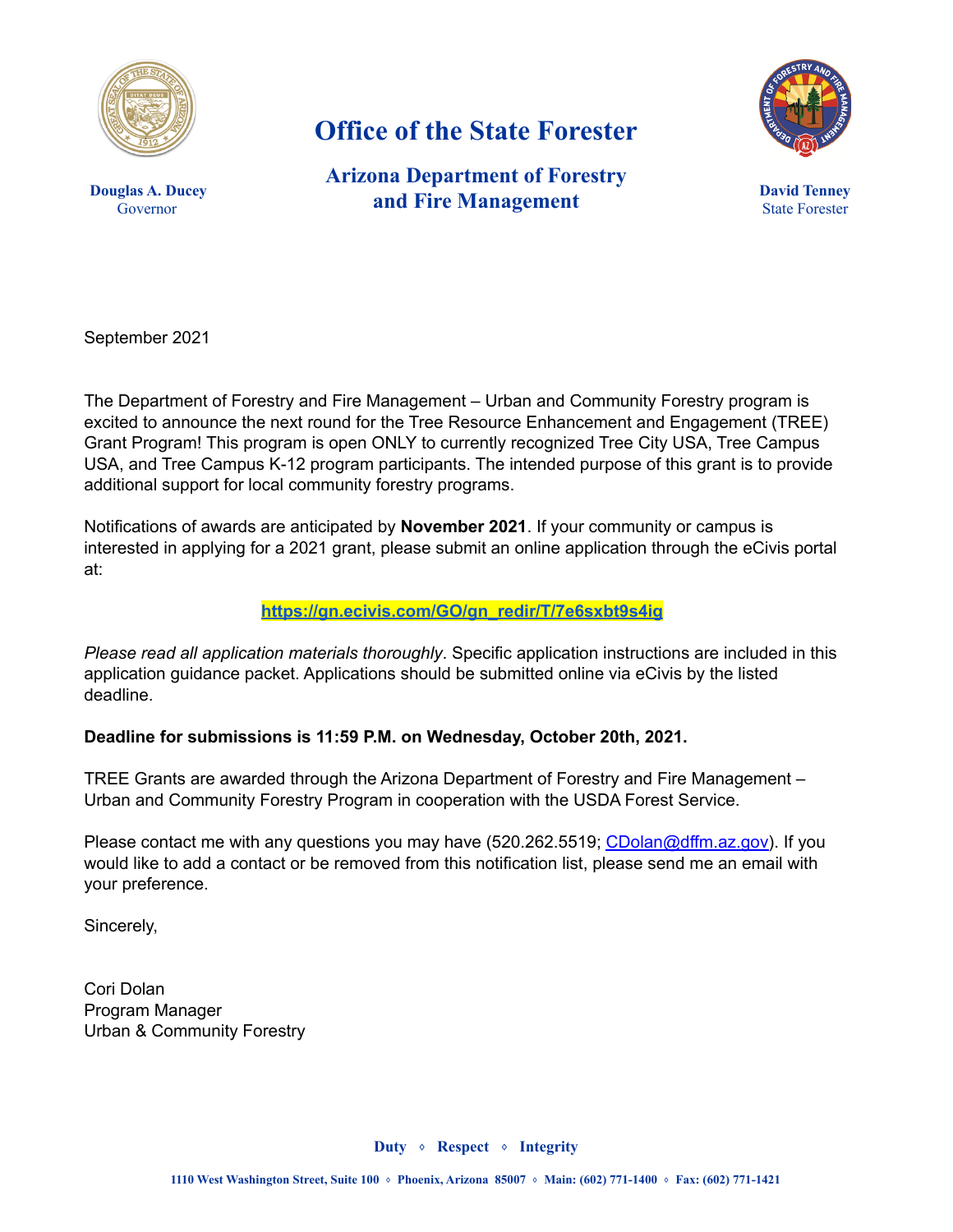# Urban and Community Forestry Tree Resource Enhancement and Engagement (TREE) Grant Guidelines

| Project Timeframe:<br>Projects Closed:<br>(Final Reports and Reimbursement | December 1, 2021 - August 31, 2022                                 |
|----------------------------------------------------------------------------|--------------------------------------------------------------------|
| Requests Due)                                                              | September 30, 2022                                                 |
| <b>Estimated Total Program Funding:</b><br>Award Ceiling:                  | \$10,000.00<br>\$5,000.00                                          |
| Award Floor:                                                               | \$1,500.00                                                         |
| <b>Typical Award Range:</b>                                                | \$2,000 to \$4,000                                                 |
| Cost Sharing or Matching Requirement:                                      | 50% cost-share from non-federal source                             |
| Submit Applications to:                                                    | https://gn.ecivis.com/GO/gn_redir/T/7e6sxbt9s<br>4ig               |
| <b>Application Deadline:</b>                                               | 11:59 PM<br>Friday, October 20, 2021                               |
| <b>Award Notification:</b>                                                 | After Monday, November 15, 2021                                    |
| Questions:                                                                 | Cori Dolan – Program Manager<br>CDolan@dffm.az.gov<br>520.262.5519 |

DFFM reserves the right not to accept the following:

- Hand-written applications
- Applications that do not meet the grant criteria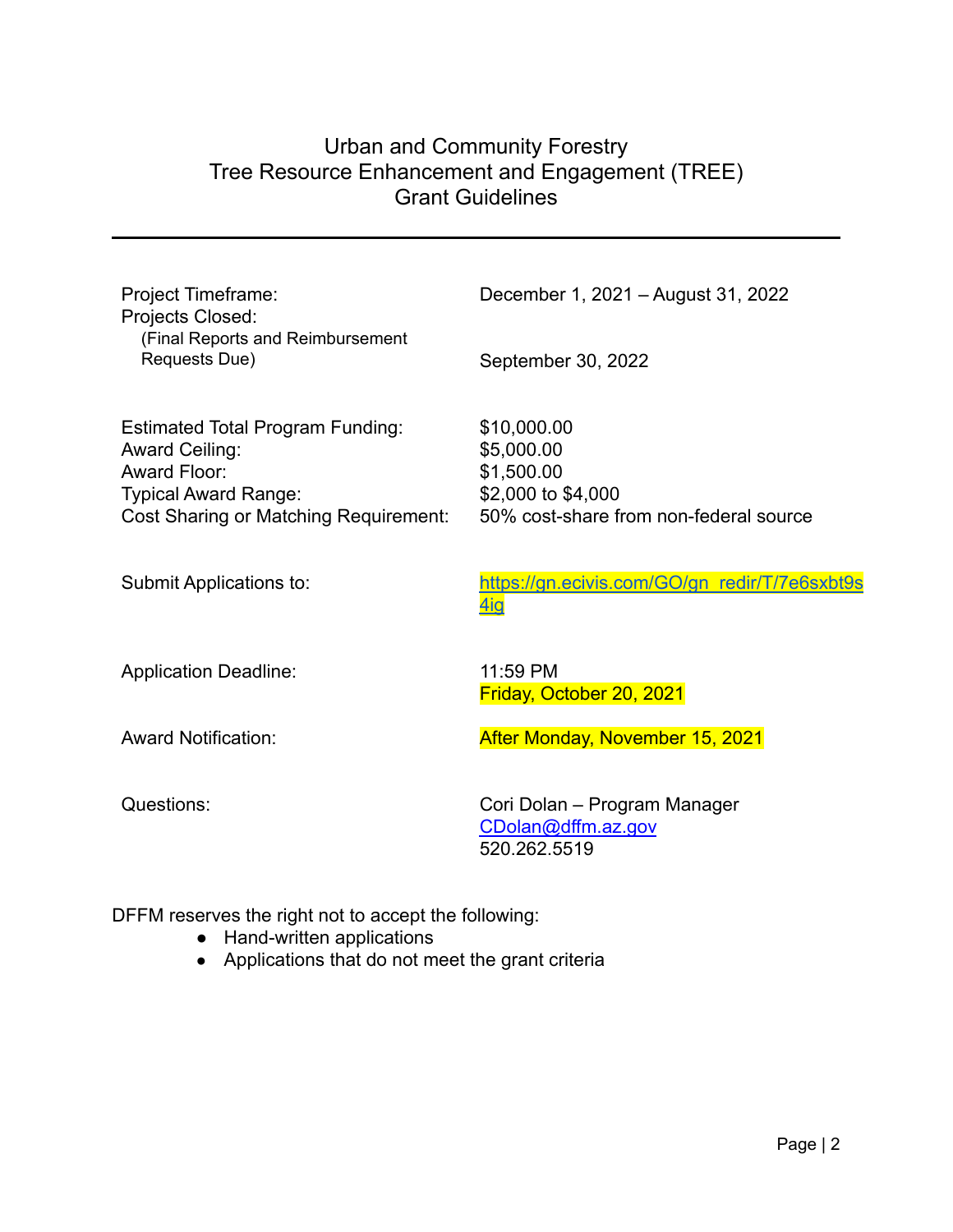# **INTRODUCTION**

The Tree Resource Enhancement and Engagement (TREE) Grant program is a competitive cost-share program provided and administered by the Department of Forestry and Fire Management (DFFM) – Urban and Community Forestry in cooperation with the USDA Forest Service State and Private Forestry program. These grants are offered only to currently recognized Tree City USA communities and Tree Campus USA and Tree Campus K-12 campuses that plan for, maintain, and manage landscape trees with a goal to increase canopy cover over time. The purpose of the program is to provide financial assistance to recognized Tree Cities and Tree Campuses for the management, improvement, or conservation of community forests.

#### **PROGRAM GOALS**

The TREE Grants are to be used to promote and enhance the quality of Arizona's urban and community forests, and may also be used for engaging decision makers through urban forest management initiatives. The goals of this funding program are:

- To assist recognized Arizona Tree Cities and Tree Campuses in initiating or significantly improving their efforts to care for the community forest, including assistance for achieving canopy cover goals.
- To encourage recognized Tree Cities and Tree Campuses to develop and maintain a sustainable, balanced, and comprehensive community forestry program that is based on a current tree inventory and managed with the guidance of a community forestry professional.
- To promote community forestry benefits through the proper management and care of trees in Arizona's recognized Tree City and Tree Campus communities. "Care" does include harvesting programs.

#### **ELIGIBILITY**

Communities or public educational institutions with current "recognized" status in the Tree City USA and/or Tree Campus USA programs in Arizona are eligible for grant funding. Grants may be awarded to units of local governments (counties, municipalities, cities, towns, and townships), tribal governments, and public educational institutions.

Organizations that have previously received any grant from DFFM must be current on their quarterly reporting requirements per their signed grant agreement(s) prior to receiving a new award. The TREE Grant program does not discriminate against any person or organization because of race, color, religion, disability, sex, age or national origin.

#### **GRANTEE SHOWCASE**

Each grant recipient is invited to participate in the annual Grantee Showcase during the year their grant is active. The Grantee Showcase typically occurs in Prescott in the fall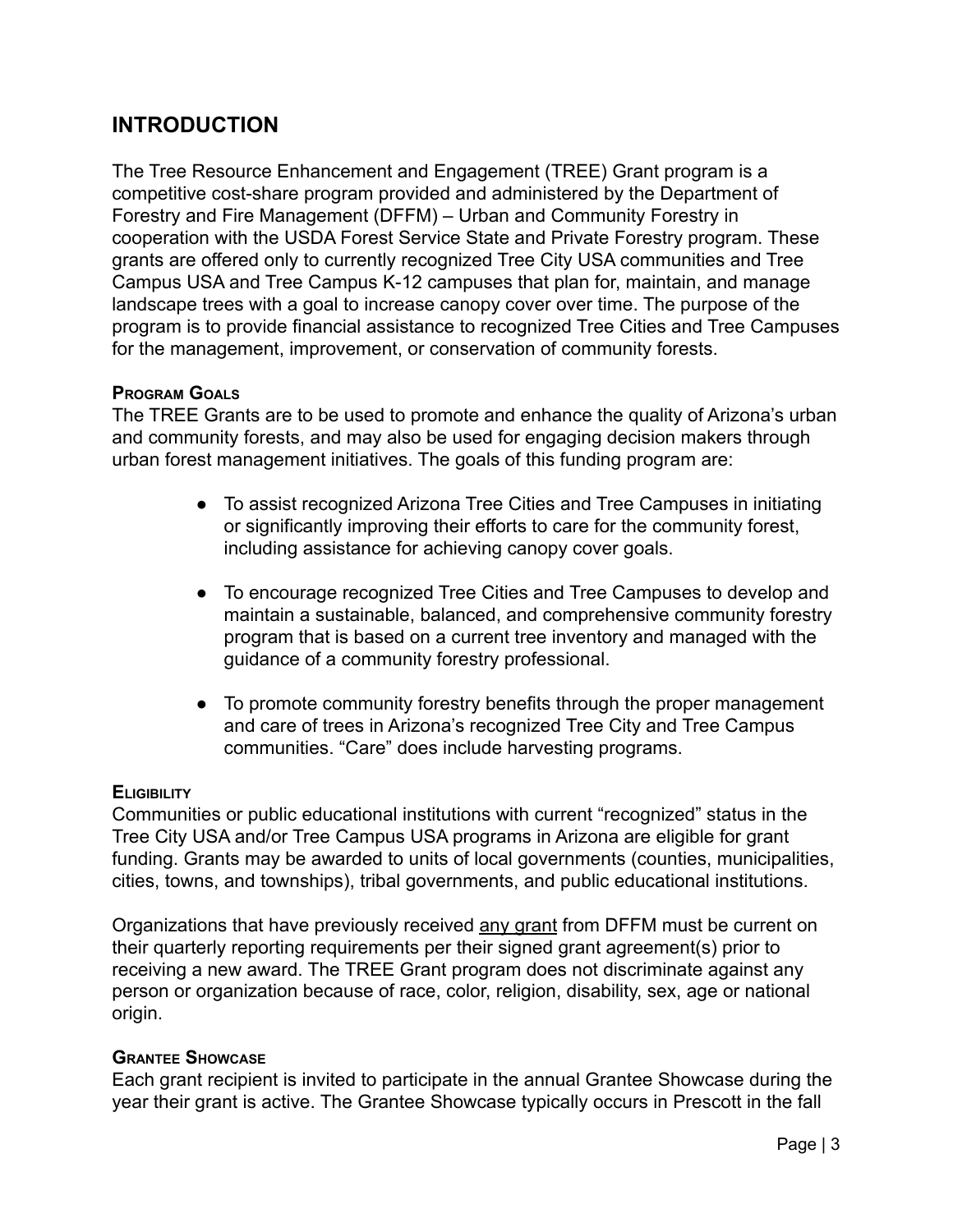(September/October). Travel costs associated with attendance and participation in the Grantee Showcase are an eligible budget item (either reimbursable or used as a match toward the grant).

# **ELIGIBLE ACTIVITIES**

*Activities are listed in order of priority.*

- **▪** Development and adoption of a written community tree management plan or community readiness plan.
- **▪** Tree planting projects as part of a comprehensive management program to meet state, county or community canopy coverage goals.
- **•** Community tree inventory support (hazardous tree survey and maintenance needs survey). The format for all inventory projects must be compatible with i-Tree software (for more information, go to itreetools.org).
- **▪** Removal of hazard trees.
- **▪** Pruning according to ANSI A300 specifications no topping. See American National Standards Institute *A300 Standard Practices for Woody Plant Maintenance* (ANSI A300). Copies available from: International Society of Arboriculture, PO Box 3129, Champaign, IL 61826, phone 217.355.9411, isa-arbor.com
- **▪** Municipal tree ordinance development by a certified forestry professional (certified arborist, forester, or similarly qualified person using ISA standards).
- **■** Training of city employees and volunteers to improve community forestry practices.
- **■** Initial costs of certification for in-house employees by the International Society of Arboriculture.
- **▪** The Arizona Forest Action Plan (also known as Arizona's Forest Resource Assessment and Strategy) sets the priorities for tree management in Arizona. Other activities not specifically listed here but that meet needs identified in the Plan are desired.

#### **GRANT LIMITATIONS**

- 1. *All trees and all projects must be located within recognized Tree City or Tree Campus management jurisdictions*.
- 2. Any project involving tree planting\* must include a five-year (5-year) maintenance plan, that is funded separately by the applicant. All trees purchased must meet the American Standard for Nursery Stock and Arizona Nursery Association **Standards**
- 3. Planted trees must be guaranteed for one year after planting. Such guarantee must be provided by the nursery or contractor and clearly indicated on their estimates.
- 4. All hazardous trees must be identified by a certified arborist, forester, or similarly qualified person using ISA standards.
- 5. This is a reimbursable grant program. At least 50% of the total cost of the project must be contributed by the applicant from sources other than the federal government. This amount may be in the form of cash, services, volunteer time,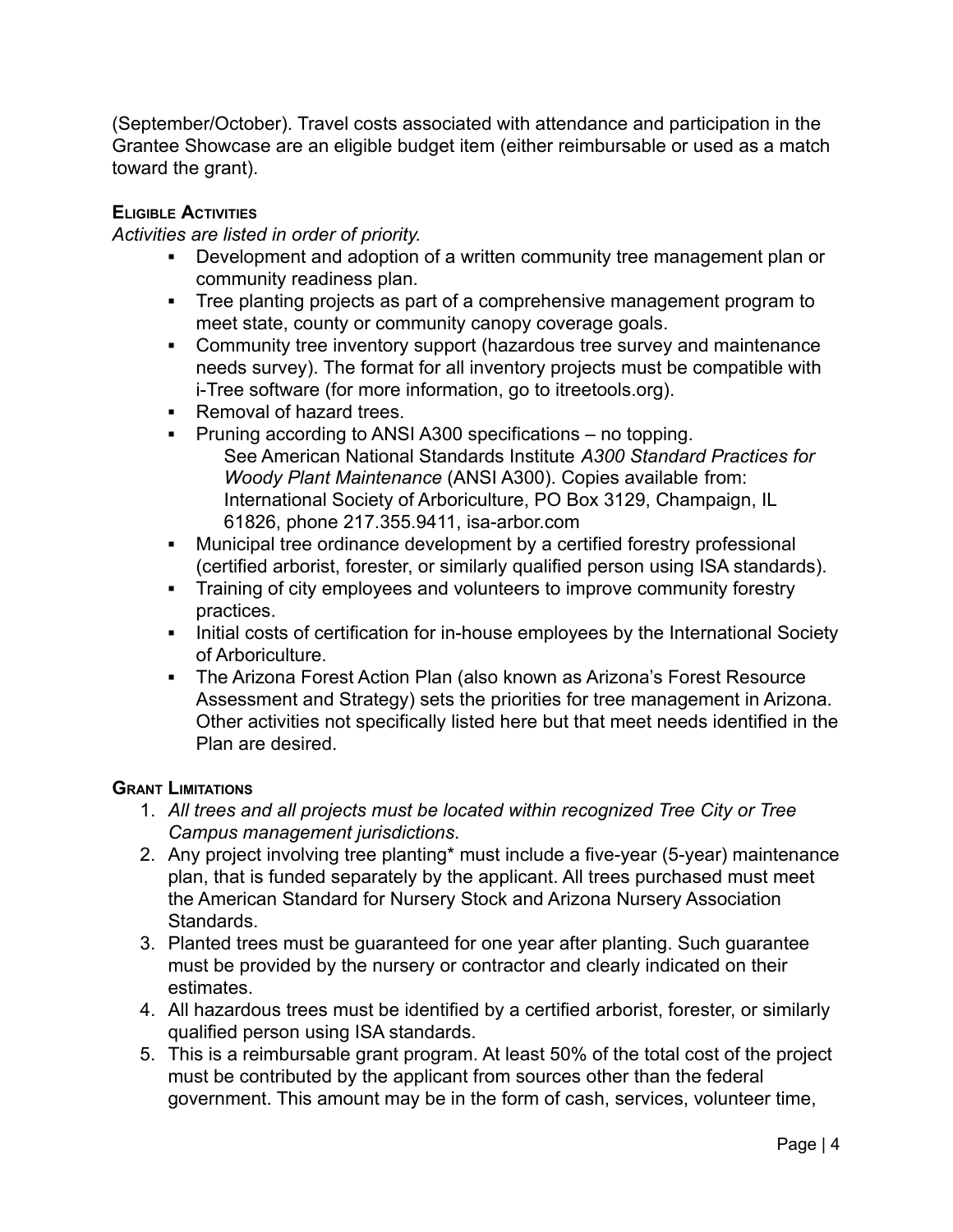equipment usage, and/or in-kind contributions. Grant funds will be distributed on a 50% reimbursement basis, and at no time can they be used to cover more than 50% of the project cost. No grant funds will be distributed until project expenditures and local match have both been incurred.

- 6. All project costs approved for reimbursement must be documented, whether the costs are charged or used as match to the grant funds.
- 7. The funding source for these grants is the USDA Forest Service and payments are contingent upon the availability of funds and reimbursement by them.
- 8. Funds may be used for specific projects only, and may not be used to meet ordinary operational expenses or to purchase food or beverages.
- 9. Grant funds cannot be used to purchase capital equipment (i.e., costing >\$5,000). However, they may be used to rent equipment.

\*Note: Organizations that receive a grant related to tree planting must have a Certified Arborist or Certified Landscape Professional (CLP) on-hand at the time the plants are delivered and when planting occurs. If the applicant already has either on staff, they may perform this function and credit their time as a match toward their awarded grant.

#### **PAYMENT PROCESS**

Reimbursement will be processed after requirements have been met and verified, which includes receipt in the DFFM office of applicable paid receipts, itemized documentation and forms. Instructions will be provided for the reimbursement process once grants are awarded. The final report is required before final reimbursement will be awarded.

Reimbursement payments may take up to ninety (90) days.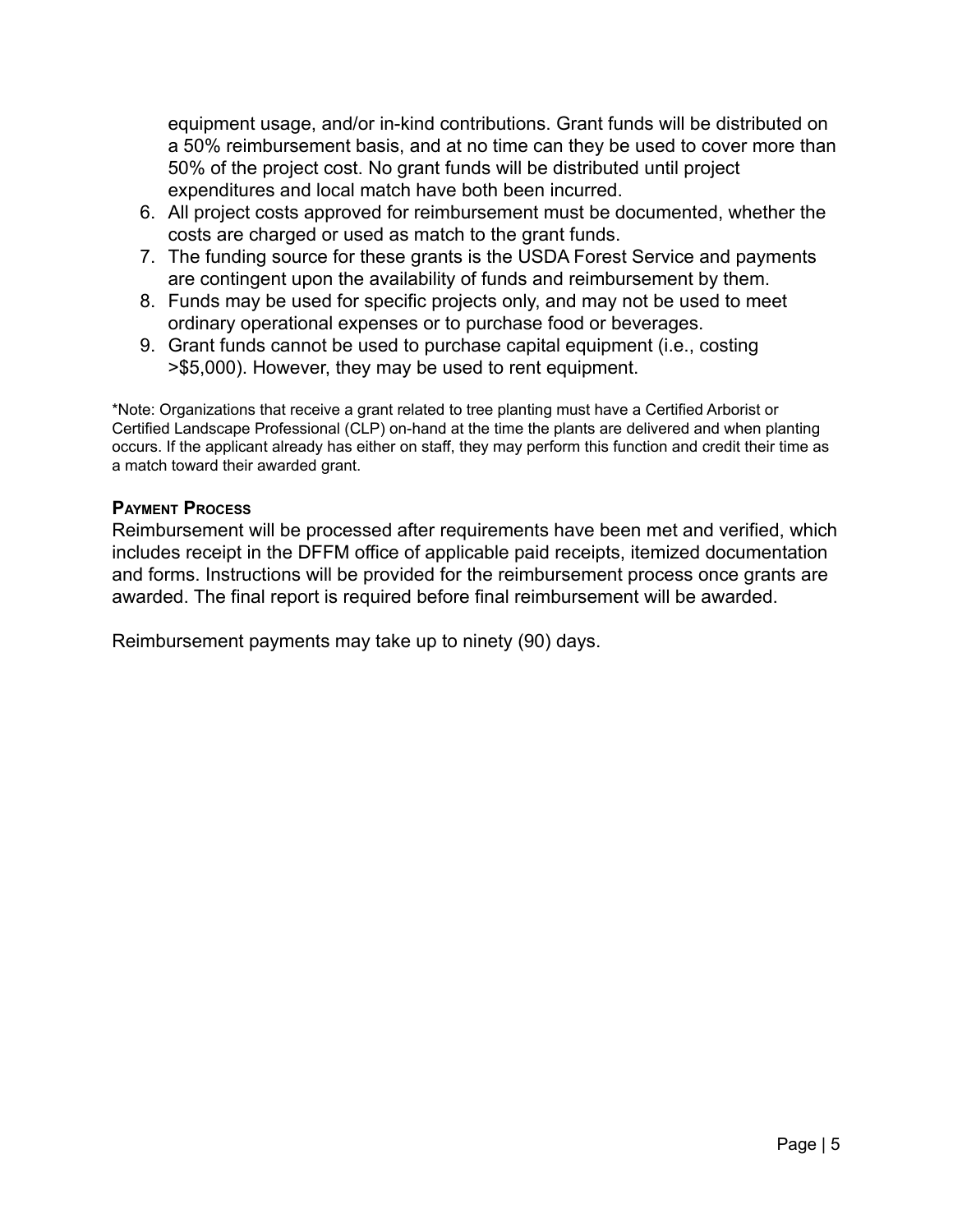# **PROPOSAL INSTRUCTIONS**

*Applicants must submit proposals according to the following instructions. Failure to do so will render your application ineligible.*

All proposals should be submitted online through the eCivis portal. Project proposals should clearly and concisely address an urban and community forestry need. The application form, proposal narrative, and budget form will be included by reference in the awarded contract.

If selected for an award, a detailed project work plan will be required prior to initiating the proposed project.

#### **BUDGET GUIDELINES**

Grant funds may be used for a variety of expenditures related to the grant projects. Budget proposals should reflect realistic estimates of costs associated with producing the product or fulfilling the objectives of the grant. The Budget Proposal Form must summarize budget expenditures, but additional budget information may be included in an attached budget narrative.

Volunteer labor is an appropriate matching item. Volunteer time may be valued at the local market rate for equivalent work (children at minimum wage). Hourly rates exceeding \$20.00 per hour must be justified in a budget narrative.

#### **GRANT AMOUNTS AND MATCHING FUNDS**

*The minimum grant request is \$1,500 and the maximum is \$5,000*. An applicant may submit no more than one proposal in a given granting year to the TREE Grant Program. DFFM reserves the right to limit the total amount of each grant depending upon the total number of grant requests in order to achieve an allocation which best meets the needs of urban forestry in the State.

Grant amounts must be matched or exceeded by the community or organization receiving a grant, and this funding must be verified by DFFM. The applicant's matching funds may come from several sources including, but not limited to, local tax revenues and donations of money, trees, labor, or equipment. Matching funds may not be supplied from other funding programs administered by the Federal government.

Successful applicants will sign an agreement with DFFM stating their intention to complete the project as proposed within a specified time limit. If approved, the application becomes a part of the grant agreement. Grants will be dispersed on a reimbursable basis unless otherwise authorized. Successful applicants must comply with the requirement of the Federal Government Single Audit Act and all relevant Office of Management and Budget (OMB) circulars.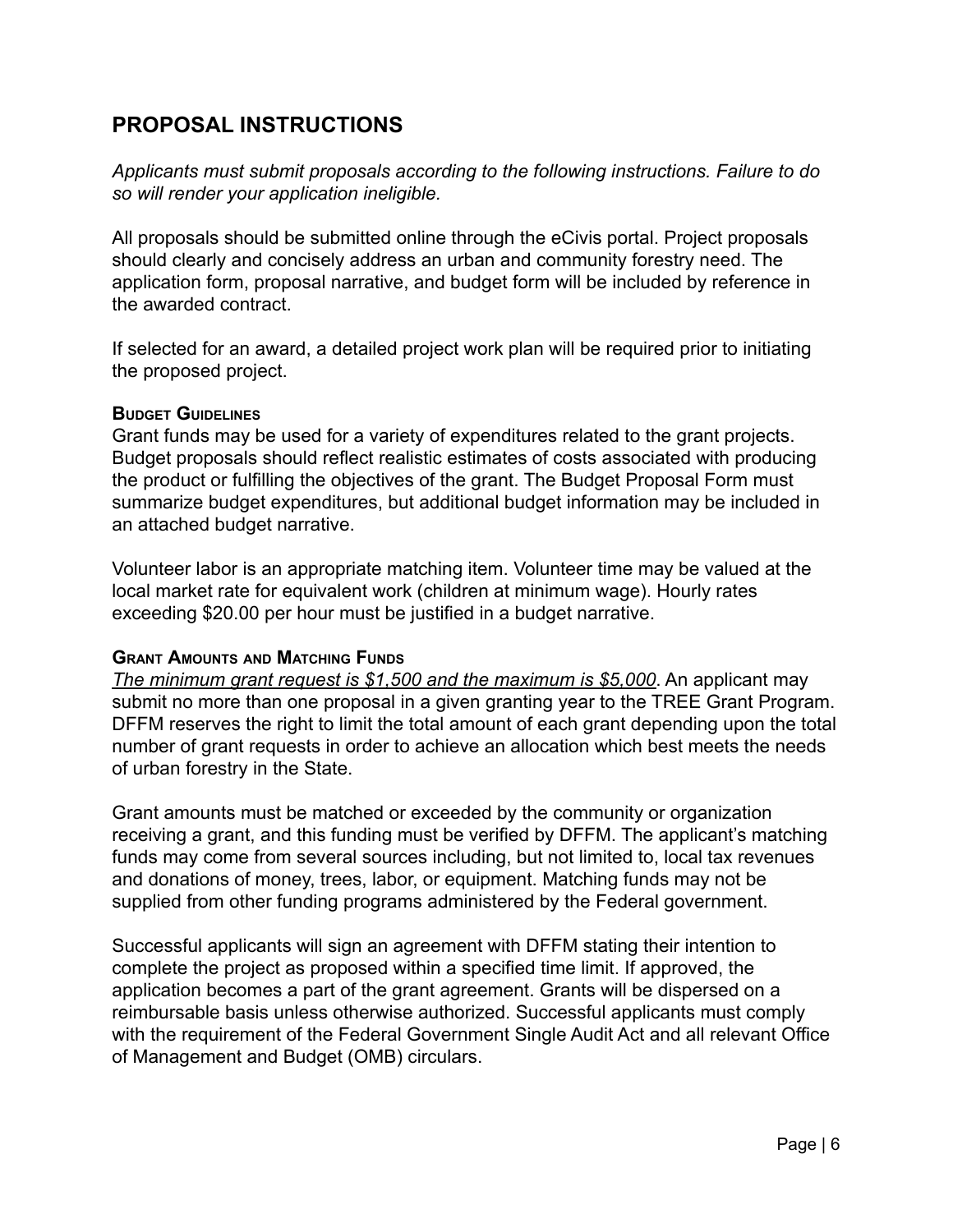All payments are contingent upon the availability of funds and reimbursement by the United States Department of Agriculture, Forest Service.

# **APPLICATION EVALUATION**

In order to be evaluated, applications must meet the following minimum requirements:

- 1. The application must be submitted through the online eCivis portal.
- 2. The applications must be received in our office by the deadline.
- 3. The proposal must be consistent with all stated grant limitations.

# **JUDGING CRITERIA**

The application process is competitive. Applications will be evaluated by the following criteria:

- 1. Inclusion of all required information
- 2. Proposals demonstrating that the project is a component of a total tree management program
- 3. Project's capacity for promoting, improving, and developing a Tree City's or Tree Campus' urban forest resource
- 4. Technical merit
- 5. Relative value to the site and community
- 6. Percentage of community census block with household income below poverty level (2010 U.S. Census Data)
- 7. Thoroughness and completeness of planting plan and five-year maintenance plan, if applicable
- 8. Reasonable estimates for all expenditures
- 9. Plan for publicizing project

Not all criteria will apply to all projects. Funds will be awarded based upon the number of applications and available funds. Requested funds may be reduced if cost estimates are judged to be excessive.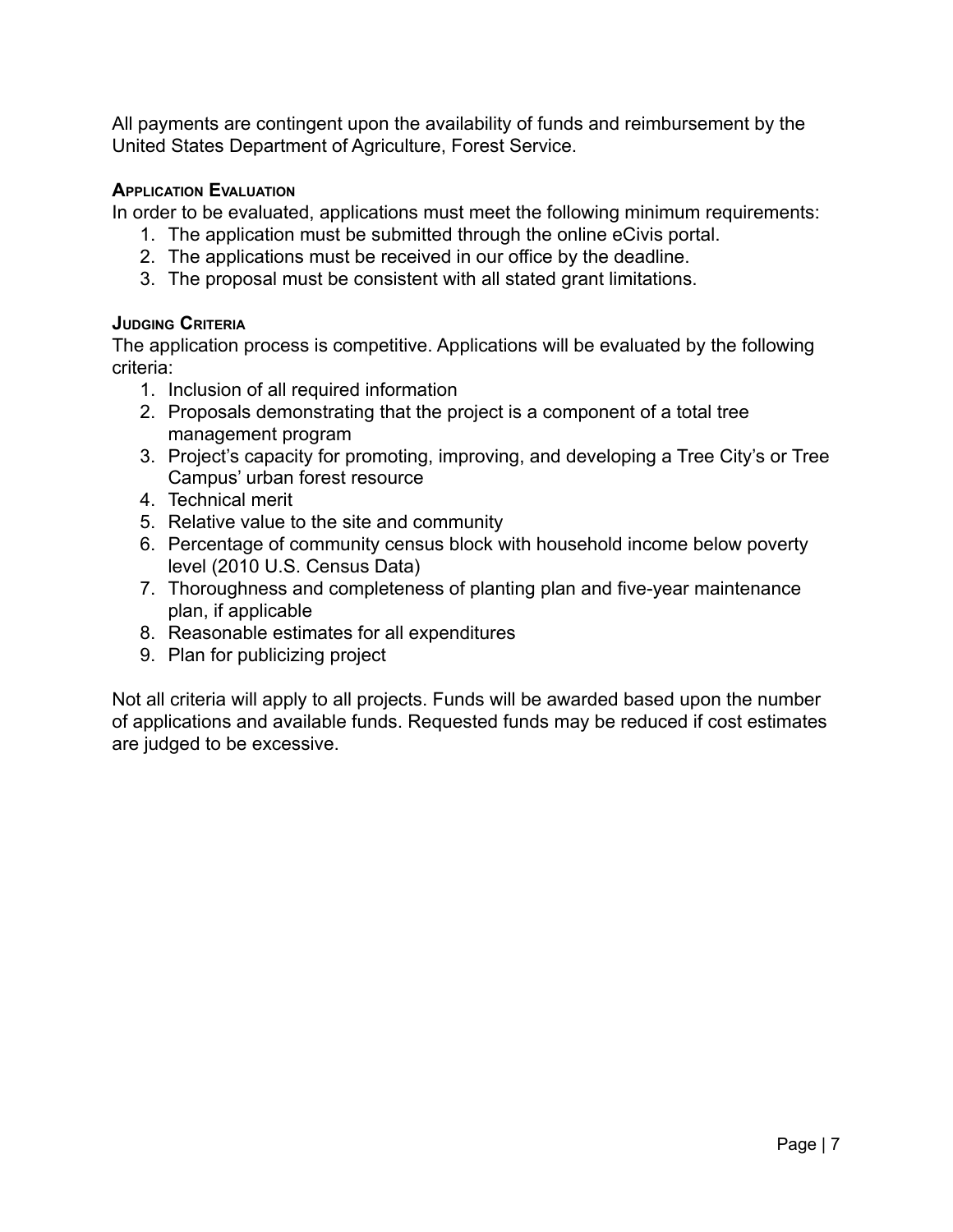# **APPLICATION NARRATIVE DETAILS**

When drafting your proposal, please include the following information:

- □ Completed Application Form
	- □ Proposal Application Questions:
		- 1. Email address of submitter
		- 2. Application Title
		- 3. Organization Name
		- 4. Program Congressional District
		- 5. Project Legislative District
		- 6. Affirmation of Tree City or Campus Designation
		- 7. Applicant Information A basic overview/description of applicant, including their purpose or mission statement.
		- 8. Project Need
		- 9. Project Objectives and/or Goals
		- 10.Anticipated Project Benefits Benefits to the local urban and community forest program, public relations, education, and the potential for project sustainability should be included.
		- 11. Project Methods A narrative detailing how the project will be accomplished should include the following elements:
			- Activities (include scope of work)
			- Participants (project personnel, volunteers, corporate sponsor, etc.)
			- Administration
			- Facilities and equipment
			- Timetable (include project start and end dates)
			- Outcome/Results
- $\Box$  Budget Narrative Discuss how each of the identified financial needs will be met.
- □ Completed Budget Proposal Form
- □ Optional Materials
	- 1. Supporting documents limited to 2 pages
	- 2. Proposed projects that include planting require the following additional documents (not included in the 2-page maximum mentioned above):
		- A detailed five (5) year maintenance plan specifying the entity responsible for maintenance and how it will be accomplished.
		- If trees will be planted within the Arizona Department of Transportation's right-of-way, Grantee must provide proof of permission prior to planting.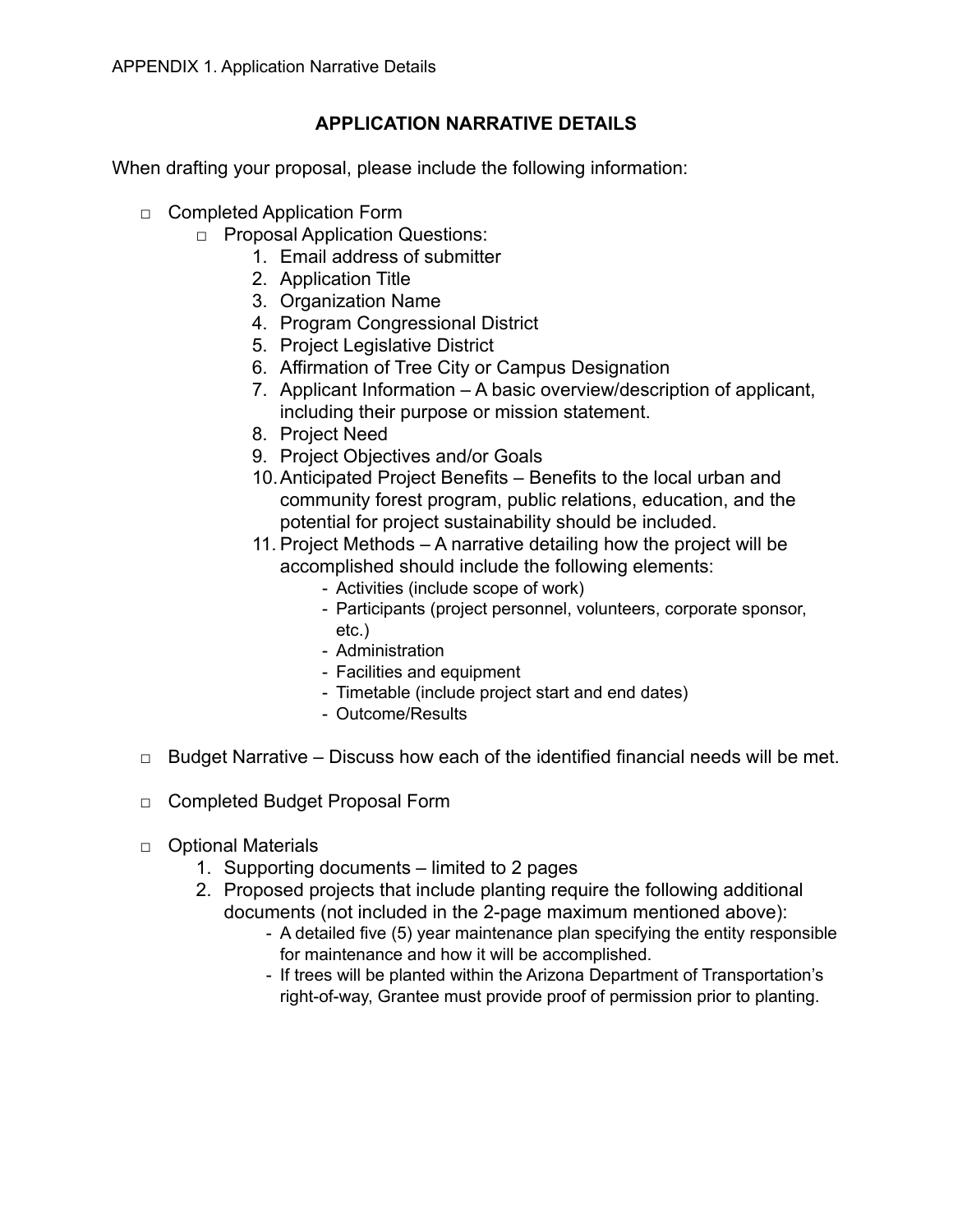# **FREQUENTLY ASKED QUESTIONS**

#### **Can applications be emailed?**

No. Applications must be submitted through the eCivis grant portal listed on the grant overview sheet.

# **Do I need letters of support from my Board of Directors or contributors that are providing a cash and/or in-kind match with my application?**

Letters of intent and signatures from volunteers that will be providing cash or in-kind match are not required. However, letters of support from sponsors, partnering organizations, and community leaders may help your application.

# **What is the allowable Overhead/ Administration rate?**

It is intended that the majority of grant funding be available for specific project implementation and not general organizational support or administrative costs. Expectation is that less than 10% of grant funding will be utilized for general overhead expenses such as administrative labor, accounting, office expenses, etc. These expenses need to be allocable to the project and documented as any other direct project expenses. If "Indirect Costs" are proposed, an indirect cost rate plan must already be established by the organization and approved by the Department of Forestry and Fire Management prior to allowance of these expenses. Reimbursement of Indirect Costs greater than 10% will not be allowed.

# **Can I get funding for a project that has already been funded or started? Can money spent on another previous component be used as a match?**

No, previously funded projects and on-going projects are not eligible. However, if the proposed project is a second phase or component to a previously funded project, it may be eligible for funding. Matching funds for another grant project cannot be used.

# **Will the grant funds be given out at the beginning of the grant cycle?**

No, funds are only given out as the project is worked on and monies spent (reimbursement-based grant). No money will be given out without a fully documented report and supporting paperwork. Match greater than or equal to the costs incurred must be shown before a reimbursement is made.

**What is the value of volunteer labor?** Volunteer time may be valued at the local market rate for equivalent work (children at minimum wage). Hourly rates exceeding \$20.00/hour will require specific support documentation for justification and approval. If you use a consultant, forestry professional, planner, etc., who donates their professional services, appropriate hourly rates may be documented in a letter from the individual or their organization.

**When will I know if my grant was accepted? What is the next step?** Applicants will receive a confirmation email indicating whether their application made the deadline and is being considered. After grant proposals are reviewed, applicants will be notified if their grant requests have been funded after the announcement date listed on the grant overview sheet. The contract